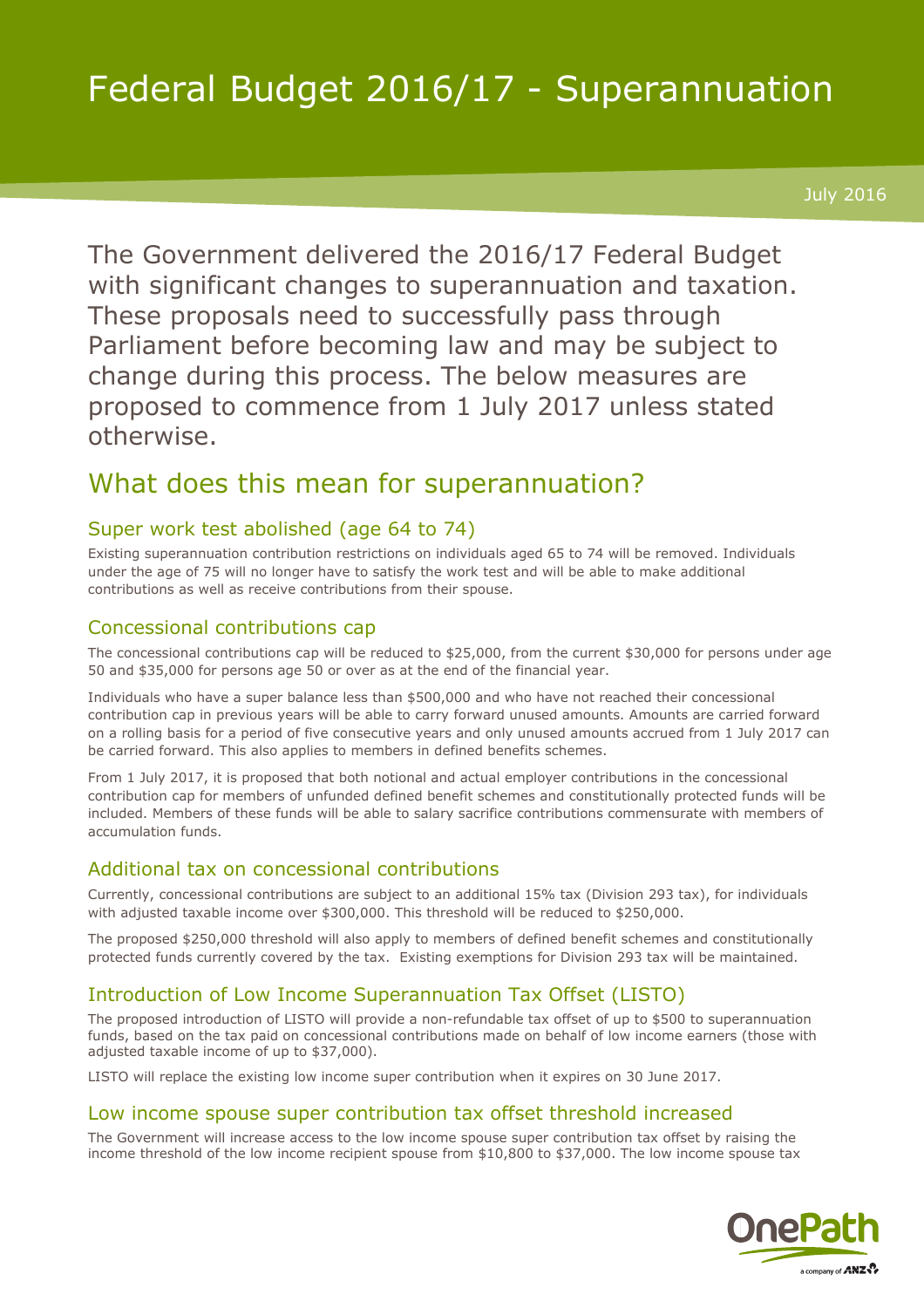offset provides a tax offset of up to \$540 pa for the contributing spouse. Currently to receive the maximum tax offset requires a contribution of \$3,000. The offset will gradually reduce for income above \$37,000 and completely phase out at income above \$40,000.

#### Deduction for personal contributions

Individuals under the age of 75 will be allowed to claim income tax deductions for personal superannuation contributions.

This effectively allows individuals, regardless of their employment situation, to make tax deductible personal contributions up to the concessional contributions cap. Individuals who are currently not eligible to claim a deduction, or whose employers do not offer salary sacrifice arrangements may be able to take advantage of these changed arrangements.

Individuals that are members of certain prescribed funds would not be eligible to deduct contributions to those schemes. Generally, prescribed funds will include all untaxed funds, all Commonwealth defined benefit schemes, and any State, Territory or corporate defined benefit schemes that have chosen to be prescribed.

#### Lifetime non-concessional contributions cap to replace annual cap

A \$500,000 lifetime NCC cap will replace the existing yearly NCC cap of \$180,000 (or \$540,000 under the bring-forward arrangements). The lifetime NCC cap will be indexed to average weekly ordinary time earnings.

Generally, the measure takes into account all NCCs made on or after 1 July 2007, contributions made before 7.30pm AEST 3 May 2016 cannot result in an excess. However, excess NCCs made after this time will need to be removed or will be subject to penalty tax. The Government has indicated that eligible small business capital gains tax and structured settlement or orders for personal injury contributions will remain exempt from the cap.

The measure provides flexibility around when to contribute and will be available to all Australians under the age of 75.

Members of defined benefit schemes and constitutionally protected funds will have their after-tax contributions included in their lifetime NCC cap.

If a member of a defined benefit fund exceeds their lifetime NCC cap, ongoing contributions to the defined benefit account can continue but the member will be required, on an annual basis, to remove an equivalent amount (including proxy earnings) from any accumulation account they hold. The amount to be removed will be limited to the amount of NCCs made into those accounts since 1 July 2007.

Contributions made to a defined benefit account will not be required to be removed. The Government will consult to ensure broadly commensurate and equitable treatment of individuals for whom no amount of post 1 July 2007 NCCs is available to be removed.

#### A new super transfer balance cap

A new cap of \$1.6 million will apply to the amount of accumulated super that can be transferred to the tax free retirement income stream phase. The Government has indicated that structured settlement or orders for personal injury contributions will be exempt from the transfer balance cap. Any subsequent earnings on the balance transferred will not be restricted.

Benefits accumulated in excess of \$1.6 million can remain in accumulation phase and be subject to tax up to 15% on earnings. Members with retirement income streams already in excess of \$1.6 million will be required to reduce their retirement balance to \$1.6 million by 1 July 2017 (the excess can be transferred back to accumulation phase).

Amounts transferred to a retirement income stream in excess of \$1.6 million (including earnings on these excess transferred amounts) will be taxed similar to excess NCCs.

To broadly replicate the effect of the proposed \$1.6 million transfer balance cap, pension payments over \$100,000 pa paid to members of unfunded defined benefit schemes and constitutionally protected funds providing defined pensions, will continue to be taxed at full marginal rates, however the 10% tax offset will be capped at \$10,000 from 1 July 2017.

For members of funded defined benefit schemes, 50% of pension amounts over \$100,000 pa will now be taxed at the individual's marginal tax rate.